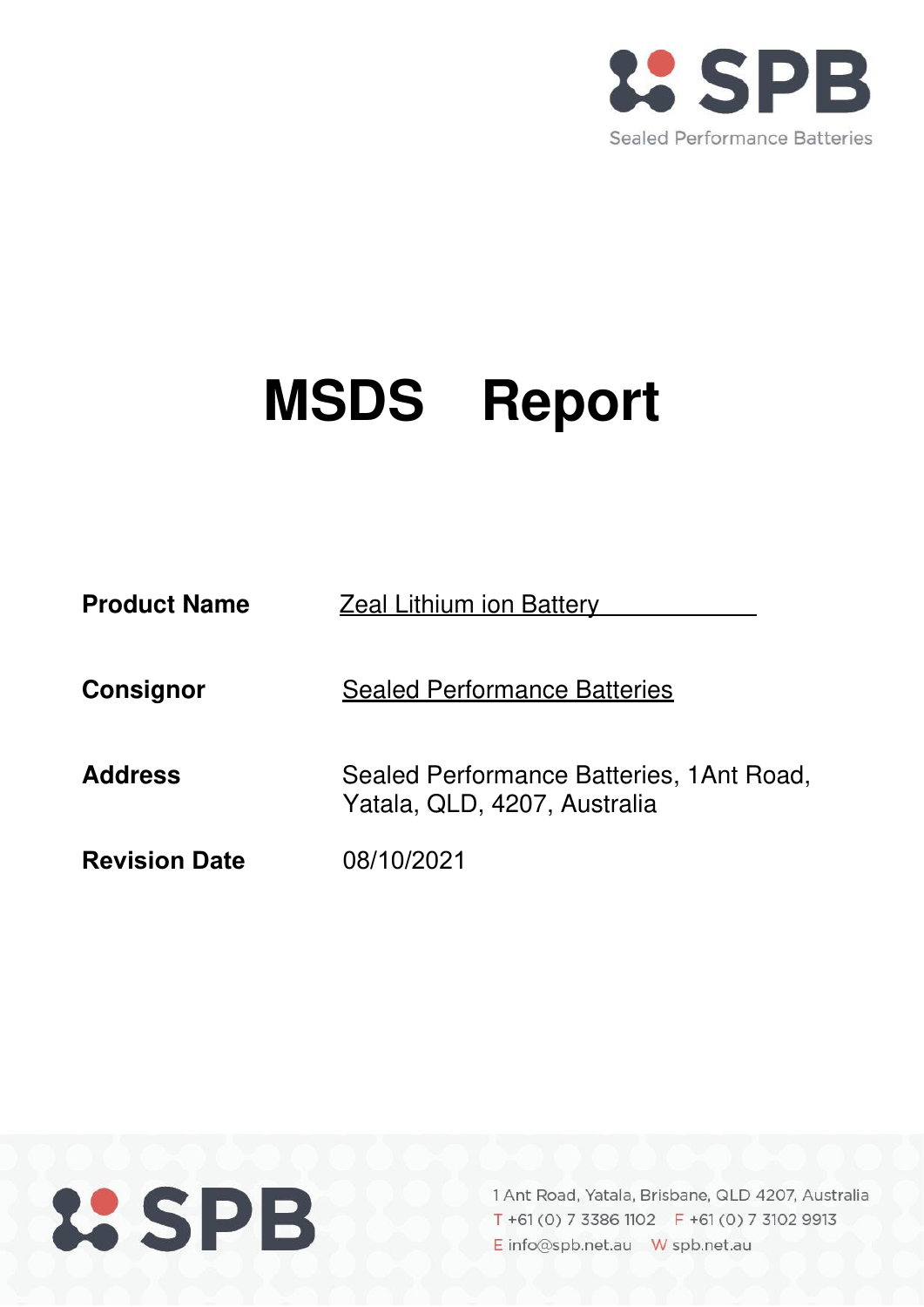

# **MATERIAL SAFETY DATA SHEET**

# **1**、**Chemical Product and Company Identification**

**Chemical product identification Product name:** Zeal Lithium ion Battery **Manufacturer:** Sealed Performance Batteries **Address:** Sealed Performance Batteries, 1Ant Road, Yatala, QLD, 4207, Australia **Tel:** 1300 001 772

# **2**、**Hazards Identification**

Not dangerous with normal use. Do not dismantle, open or shred battery. Exposure to the ingredients contained within or their ingredients products could be harmful.

**Primary routes of exposure**: These chemicals are contained in a sealed can. Risk of exposure occurs only if the battery is mechanically, thermally or electrically abused. If this occurs, exposure to the electrolyte solution contained within can occur by Inhalation, Ingestion, eye contact and skin contact.

#### **Potential Health Effects**:

**Inhalation**: Inhalation of materials from a sealed battery is not an expected route of exposure. Vapors or mists from a ruptured battery may cause respiratory irritation.

**Swallow**: Swallowing of materials from a sealed battery is not an expected route of exposure. Swallowing the contents of an open battery can cause serious chemical burns of mouth, esophagus, and gastrointestinaltract.

**Skin**: Contact between the battery and skin will not cause any harm. Skin contact with contents of an open battery can cause severe irritation or burns to the skin.

**Eye**: Contact between the battery and the eye will not cause any harm. Eye contact with contents of an openbattery can cause severe irritation or burns to the eye.

**Other hazards**: No information available

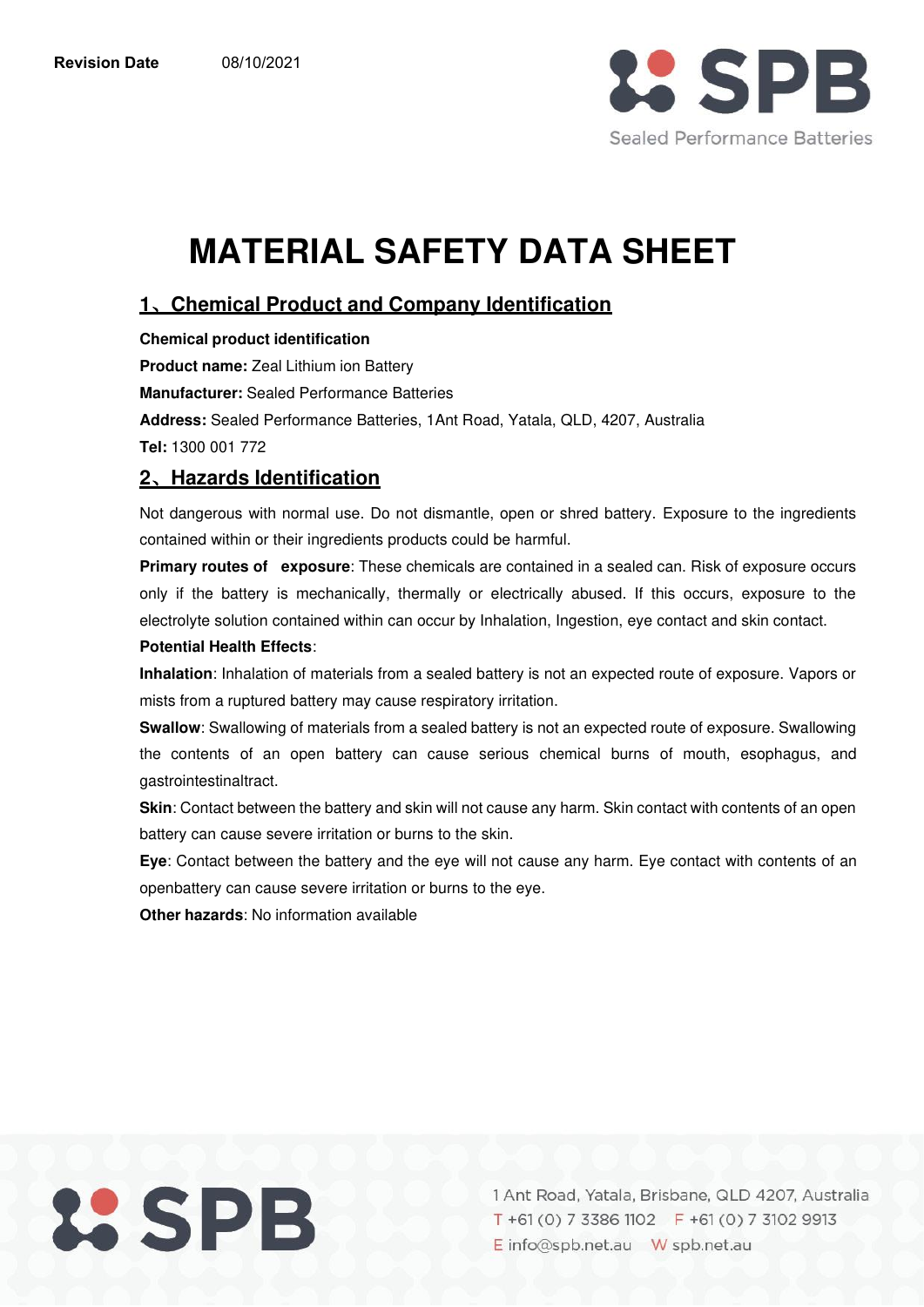

# **3**、**Composition, Information on Ingredients**

**Rechargeable Lithium ion Battery is a mixture.**:

| <b>Chemical Name</b> | Composition<br>(in % by weight) | <b>CAS Number</b> |  |  |
|----------------------|---------------------------------|-------------------|--|--|
| Aluminum (Al)        | $13 - 17$                       | 7429-90-5         |  |  |
| Copper (Cu)          | $8 - 12$                        | 7440-50-8         |  |  |
| LiFePO4              | 34-38                           | 15365-14-7        |  |  |
| Graphite(C)          | $13 - 17$                       | 7782-42-5         |  |  |
| lithium              | $1.5 - 1.9$                     | 21324-40-3        |  |  |
| Organic solvents     | $15-18$                         | N/A               |  |  |

# **4**、**First Aid Measures**

#### **Description of first aid measures**

**General information** No special measures required.

#### **After inhalation**

Remove victim to fresh area. Administer artificial respiration if breathing is difficult. seek medical attention.

#### **After swallowing**

Do not induce vomiting. Get medical attention.

#### **After skin contact**

Remove contaminated clothing and shoes. Immediately wash with water and soap and rinse thoroughly. Wash clothing and shoes before reuse. If irritation occurs, get medical attention.

#### **After eye contact**

Flush eyes with plenty of water for several minutes while holding eyelids open. Get medical attention ifirritation persists.

# **5**、**Fire Fighting Measures**

#### **Flash Point:N/A**.

#### **Suitable extinguishing agents**

Use extinguishing agent suitable for local conditions and the surrounding environment .Such as dry powder, CO<sub>2</sub>.

**Special hazards arising from the substance or mixture** 

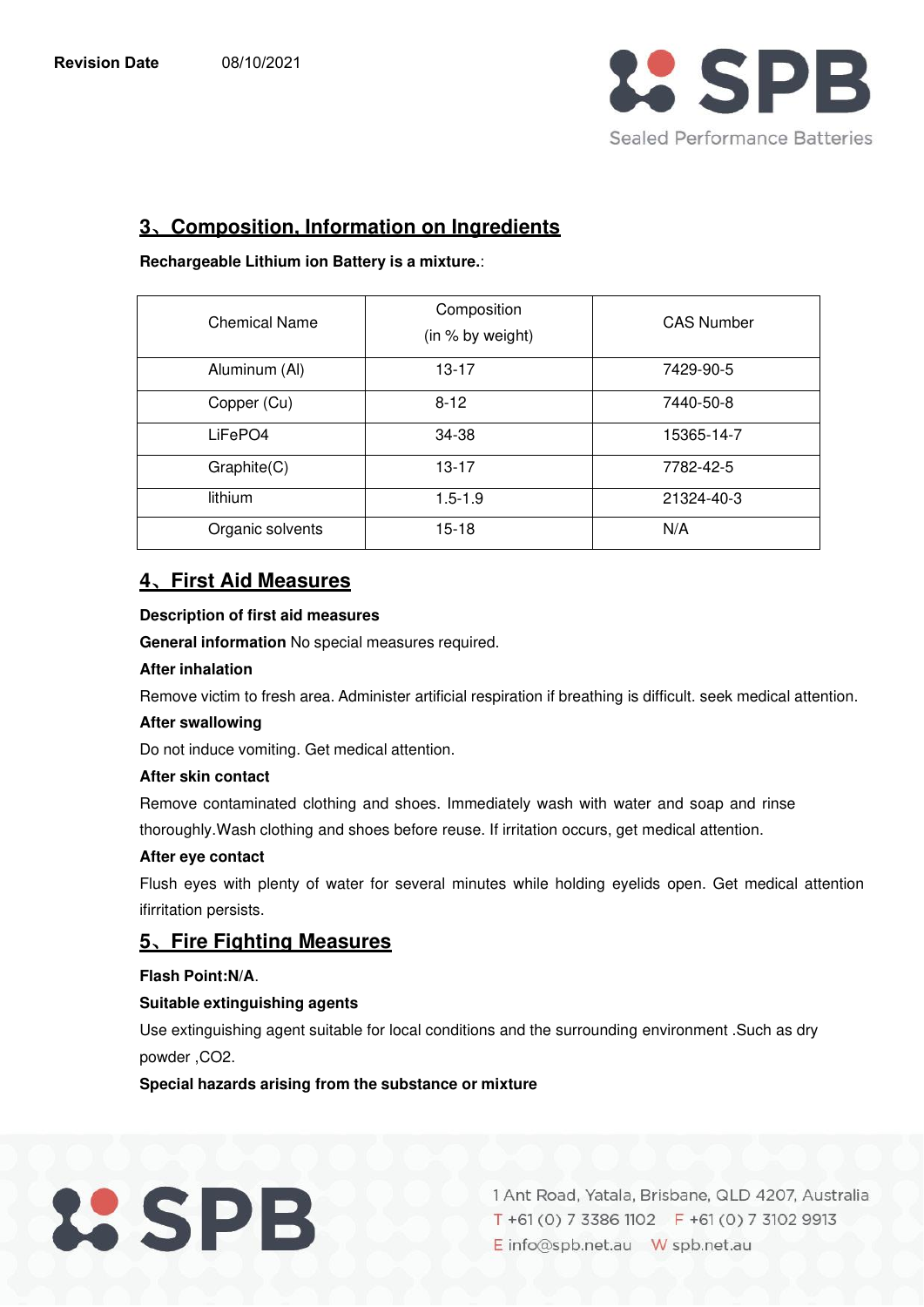

Battery may burst and release hazardous decomposition products when exposed to a fire situation.

#### **Advice for firefighters**

**Protective equipment**: Wear self-contained breathing apparatus. Wear fully protective impervious suit.

# **6**、**Accidental Release Measures**

#### **Steps to be taken in case material is released or spilled**

If the battery material is released, remove personnel from area until fumes dissipate. Provide maximum ventilation to clear out hazardous gases. Sweep up using a method that does not generate dust.Collect as much of the spilled material as possible,place the spilled material into a suitable disposal container. The preferred response is to leave the area and allow the batteries to cool and vaporsto dissipate. Avoid skin and eye contact or inhalation of vapors.

#### **Waste Disposal Method**

It is recommended to discharge the battery to the end, handing in the abandoned batteries to related department unified, dispose of the batteries in accordance with approved local,state, and federal requirements. Consult state environmental protection agency and/or federal EPA.

# **7**、**Handling and Storage**

The batteries should not be opened, destroyed or incinerate, since they may leak or rupture and release to the environment the ingredients that they contain in the hermetically sealed container. Do not short circuit terminals, or over charge the battery, forced over-discharge, throw to fire. Do not crush or puncture the battery, or immerse in liquids.

#### **Precautions to be taken in handling and storing**

Avoid mechanical or electrical abuse. Storage preferably in cool, dry and ventilated area, which is subject to little temperature change. Storage at high temperatures should be avoided. Do not place the battery near heating equipment, nor expose to direct sunlight for long periods.

#### **Other Precautions**

Batteries may explode or cause burns, if disassembled, crushed or exposed to fire or high temperatures. Donot short or install with incorrect polarity.

# **8**、**Exposure Controls and Personal Protection**

#### **Engineering Controls**

Use local exhaust ventilation or other engineering controls to control sources of dust, mist, fumes and vapor. Keep away from heat and open flame. Store in a cool, dry place.

#### **Personal Protective Equipment**

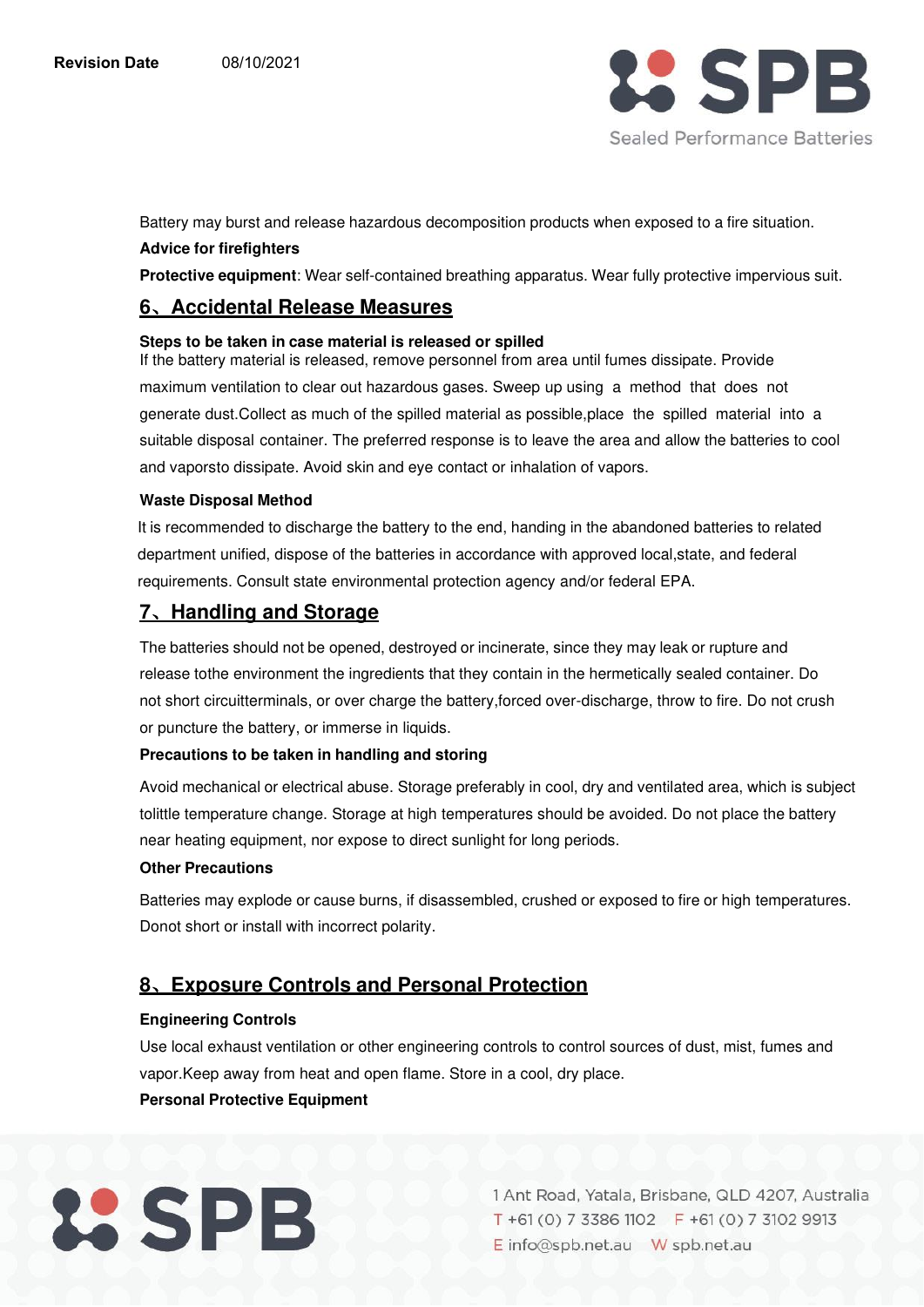

**Respiratory Protection:** Not necessary under normal conditions.

**Skin and body Protection:** Not necessary under normal conditions, Wear neoprene or nitrile rubber gloves if handling an open or leaking battery.

**Hand protection:** Wear neoprene or natural rubber material gloves if handling an open or leaking

battery. **Eye Protection:** Not necessary under normal conditions, Wear safety glasses if handling an open or leaking battery.

#### **Other Protective Equipment**

Have a safety shower and eye wash fountain readily available in the immediate work area.

#### **Hygiene Measures**

Do not eat, drink, or smoke in work area. Maintain good housekeeping.

#### **9**、**Physical and Chemical Properties**

**Appearance Characters:** Quadrate, odorless, solid battery.

### **10**、**Stability and Reactivity**

**Chemical stability:** The product is stable under normal conditions**.** 

#### **Conditions to Avoid**

Flames, sparks, and other sources of ignition, incompatible materials.

#### **Incompatibilities**

Oxidizing agents, acid, base.

#### **Hazardous Combustible Products**

Carbon monoxide, carbon dioxide, lithium oxide fumes.

**Possibility of hazardous reactions:** Data not available.

# **11**、**Toxicological Information**

Inhalation, skin contact and eye contact are possible when the battery is opened.

Exposure to internal contents, the corrosive fumes will be very irritation to skin, eyes and mucous membranes. Overexposure can cause symptoms of non-fibrotic lung injury and membrane irritation.

# **12**、**Ecological Information**

When promptly used or disposed the battery does not present environmental hazard. When disposed, keep away from water, rain and snow.

# **13**、**Disposal Considerations**

If batteries are still fully charged or only partially discharged, they can be considered a reactive hazardous waste because of significant amount of uncreated, or unconsumed lithium remaining in the spent battery.